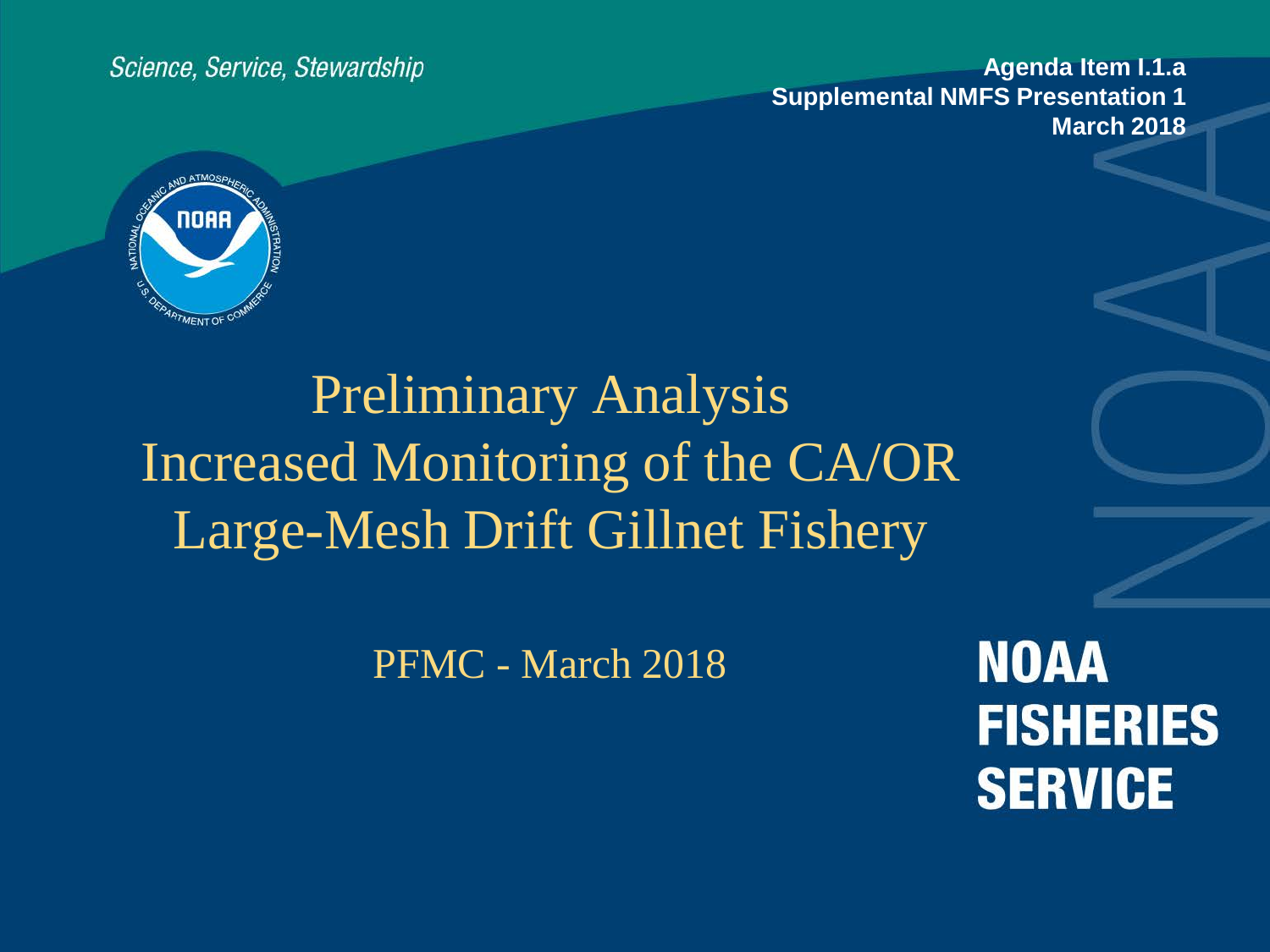

## Purpose & Needs / Alternatives

- Purpose: ensure adequate information is being collected
- Need: document bycatch and protected species interactions for evaluation of costs and benefits of the use of drift gillnet (DGN) gear

*No Action Alternative***:** 20 percent coverage; unobservable vessels not be selected for observer coverage / allowed to fish without an observer

*Action Alternative 1***:** observer coverage at a level sufficient for biological sampling; electronic monitoring (EM) on all DGN vessels that fish

*Action Alternative 2***:** minimum of 50 observer coverage; unobservable vessels prohibited from fishing in the DGN fishery.

*Action Alternative* **3:** 100 percent monitoring using on-board observers and/or EM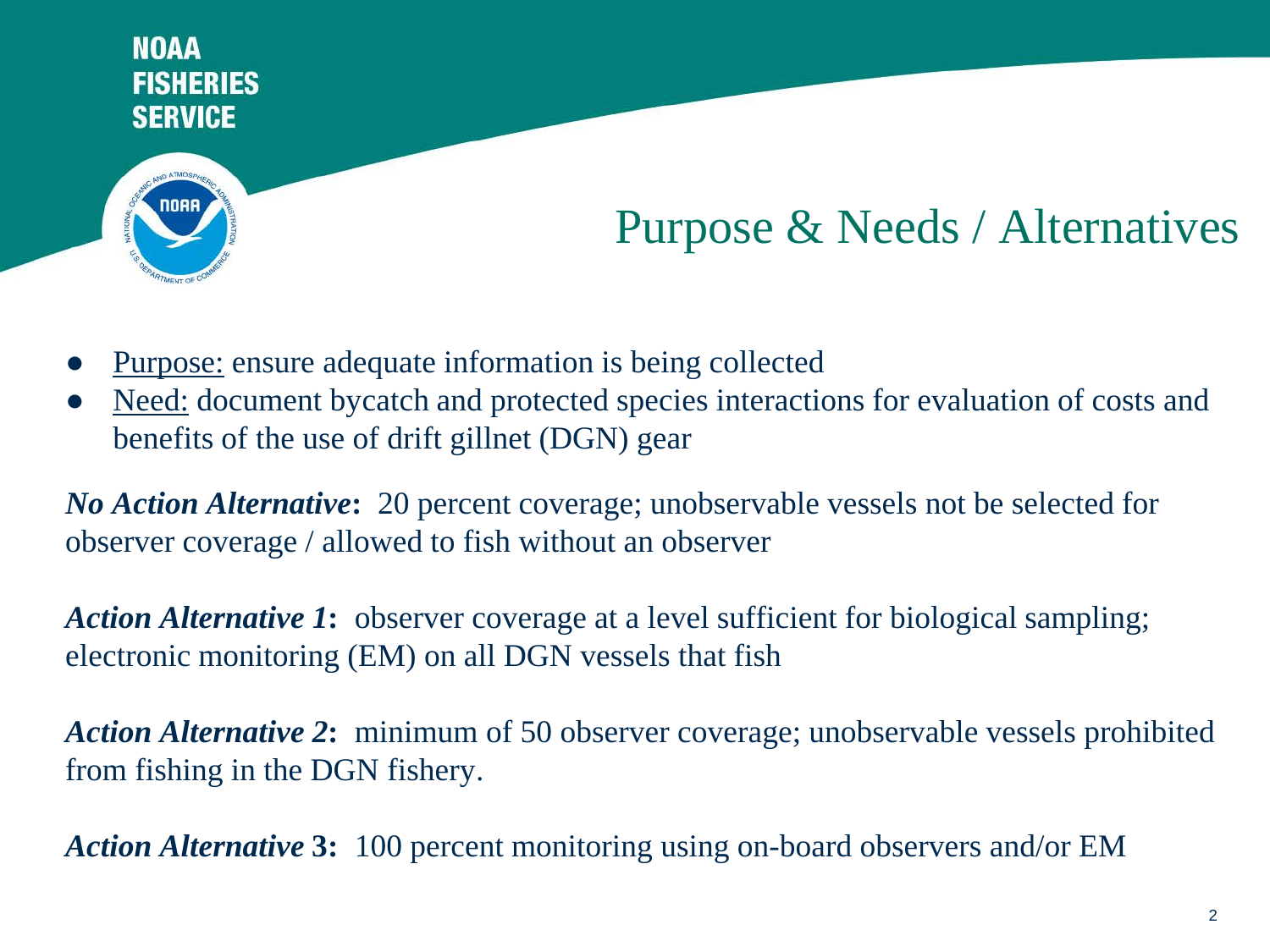



## DGN Fleet

### *Number of active observable, unobservable, and total drift gillnet vessels and effort for 2013 through 2016.*

| <b>Calendar</b><br><b>Year</b> | Number  <br><b>of</b><br><b>Active</b><br><b>Vessels</b> | Number of<br><b>Active</b><br><b>Vessels</b> | Number of<br><b>Active</b><br><b>Observable   Unobservable</b><br><b>Vessels</b> | <b>Total</b><br><b>Sets</b> | <b>Observable</b><br><b>Sets</b> | <b>Unobservable</b><br><b>Sets</b> |
|--------------------------------|----------------------------------------------------------|----------------------------------------------|----------------------------------------------------------------------------------|-----------------------------|----------------------------------|------------------------------------|
| 2013                           | 18                                                       | 12                                           | 6                                                                                | 470                         | 421                              | 49                                 |
| 2014                           | 15                                                       | 9                                            | 6                                                                                | 409                         | 264                              | 145                                |
| 2015                           | 17                                                       | 11                                           | 6                                                                                | 361                         | 216                              | 145                                |
| 2016                           | 20                                                       | 13                                           |                                                                                  | 737                         | 490                              | 247                                |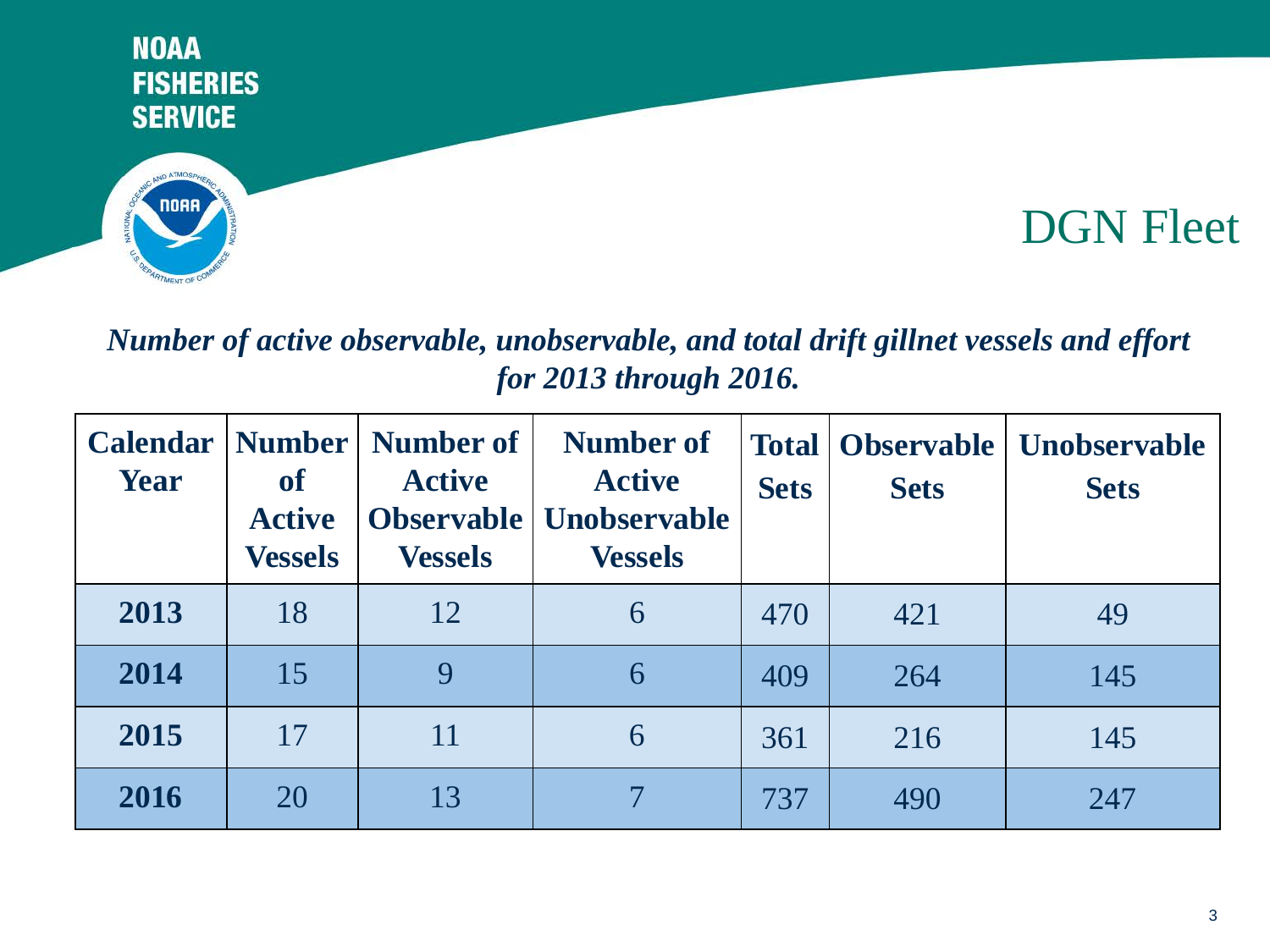

### **Economics**

# *Estimated average variable profit per*

|             |         | <b>Estimate   Observable   Unobservable</b> |  |  |
|-------------|---------|---------------------------------------------|--|--|
| <b>High</b> | \$1,310 | \$499                                       |  |  |
| Mid         | \$1,079 | \$411                                       |  |  |
| Low         | \$848   | \$323                                       |  |  |

*DGN day at sea. Estimated Industry Costs of Monitoring per Day at Sea:*

**Electronic Monitoring:** \$361.22

**Human Observers:** \$600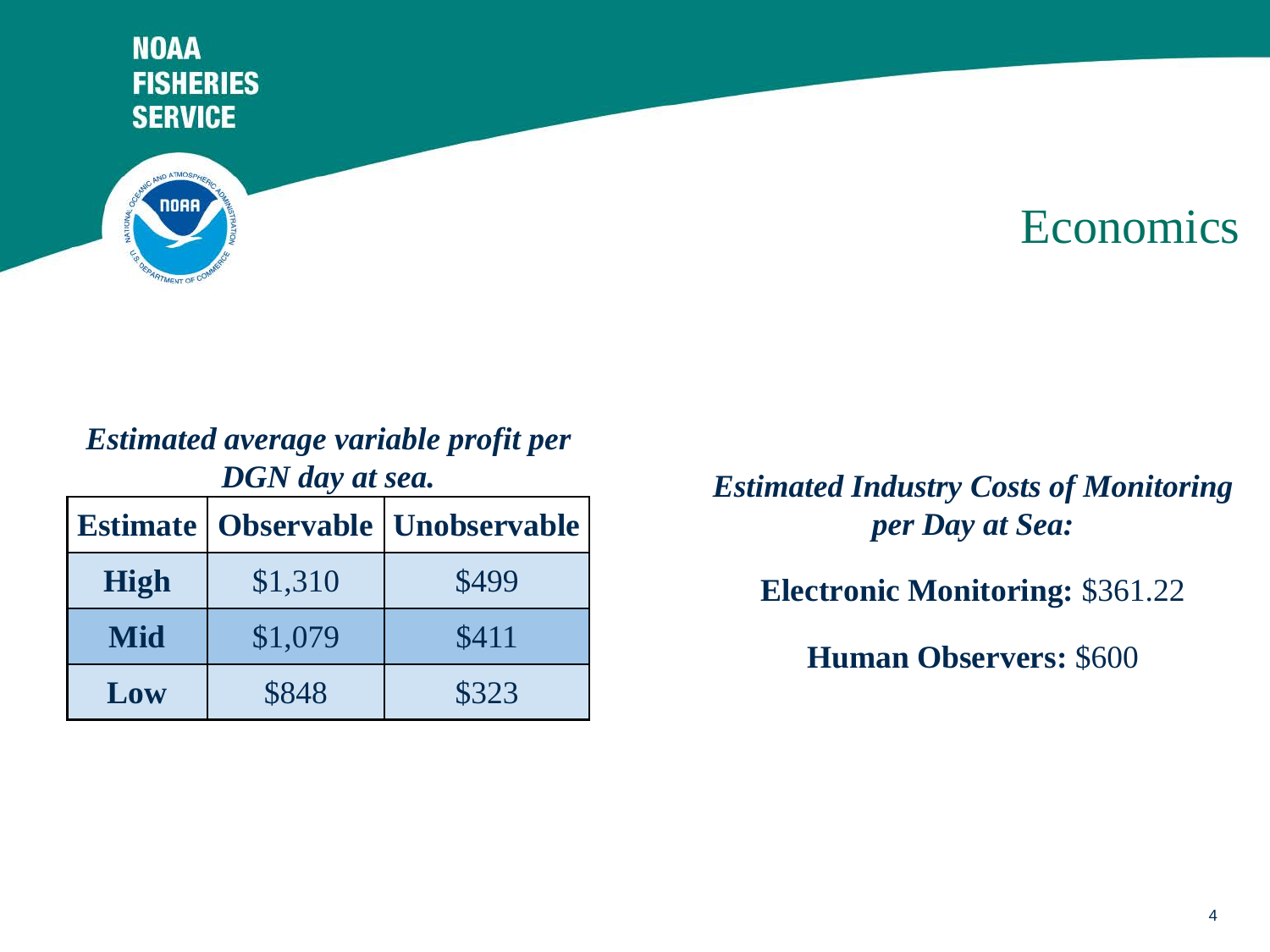

*Estimates of average variable profit per day at sea under the alternatives.*

## Preliminary Analysis of Alternatives - Fleet

| <b>Action &amp; Assumed Daily Costs</b> | <b>Estimate</b><br><b>Type</b> | <b>Observable</b><br><b>Daily Profits</b> | <b>Unobservable</b>  | <b>Estimated percentage reductions</b><br>in variable profit per day at sea |                     |
|-----------------------------------------|--------------------------------|-------------------------------------------|----------------------|-----------------------------------------------------------------------------|---------------------|
|                                         |                                |                                           | <b>Daily Profits</b> | <b>Observable</b>                                                           | <b>Unobservable</b> |
|                                         | Low                            | \$848                                     | \$323                |                                                                             |                     |
| <b>No Action</b>                        | Mid                            | \$1,079                                   | \$411                |                                                                             |                     |
|                                         | High                           | \$1,310                                   | \$499                |                                                                             |                     |
| <b>Alternative 1:</b>                   | Low                            | \$487                                     | \$0                  | $-43%$                                                                      | $-100%$             |
| <b>Require EM</b>                       | Mid                            | \$718                                     | \$50                 | $-33%$                                                                      | $-88%$              |
| \$361.22                                | High                           | \$949                                     | \$138                | $-28%$                                                                      | $-72%$              |
| <b>Alternative 2:</b>                   | Low                            | \$548                                     | \$23                 | $-35%$                                                                      | $-93%$              |
| Min. 50% observer monitoring            | Mid                            | \$779                                     | \$111                | $-28%$                                                                      | $-73%$              |
| \$300                                   | High                           | \$1,010                                   | \$199                | $-23%$                                                                      | $-60%$              |
| <b>Alternative 3:</b>                   | Low                            | \$248                                     | \$0                  | $-71%$                                                                      | $-100%$             |
| 100% observer monitoring                | Mid                            | \$479                                     | \$0                  | $-56%$                                                                      | $-100%$             |
| \$600                                   | High                           | \$710                                     | \$0                  | $-46%$                                                                      | $-100%$             |
| <b>Alternative 3:</b>                   | Low                            | \$487                                     | \$0                  | $-43%$                                                                      | $-100%$             |
| 100% EM                                 | Mid                            | \$718                                     | \$50                 | $-33%$                                                                      | $-88%$              |
| \$361.22                                | High                           | \$949                                     | \$138                | $-28%$                                                                      | $-72%$              |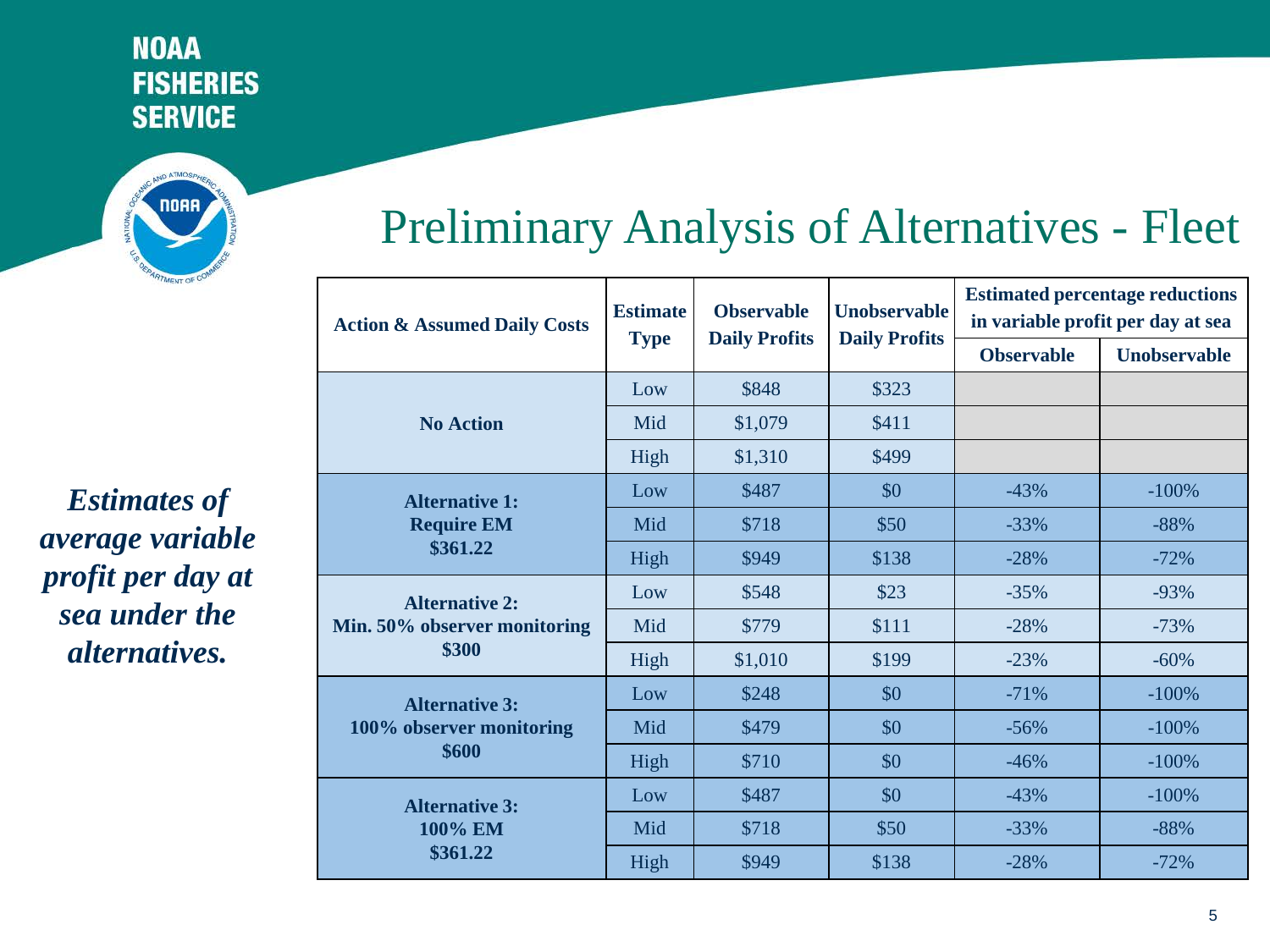

# Preliminary Analysis of Alternatives - Species

Likely…

- No direct effect on target, non-target, and protected or prohibited species
- Minor indirect beneficial effects if improved precision of catch and bycatch estimates
- $\bullet$  100% monitoring = no extrapolation and no potential observer bias
- Better data to inform management decisions